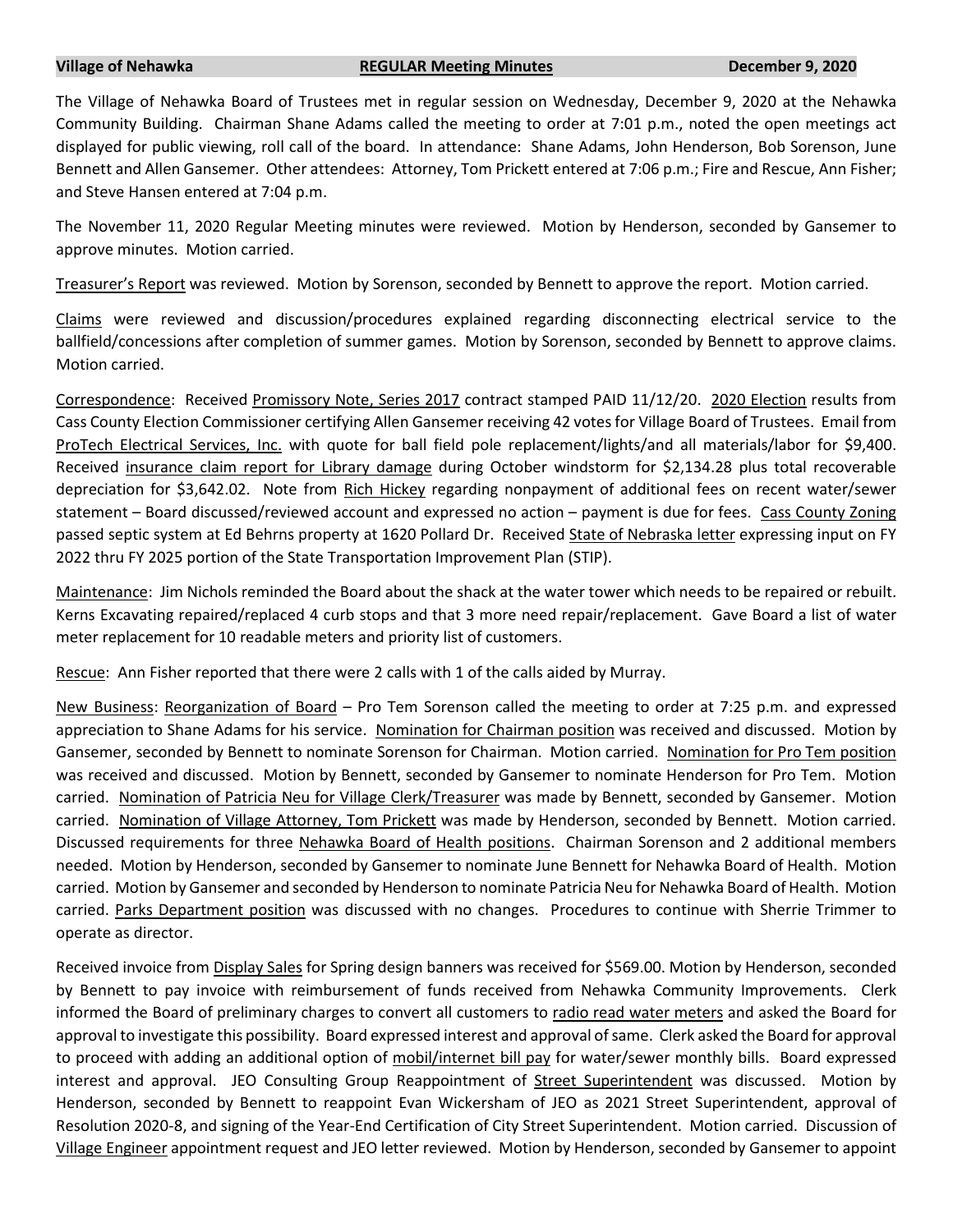JEO Consulting Group as 2021 Engineer. Motion carried. Partners in Grime bid to clean community building was discussed and tabled to January regular meeting for more detail and specific information of cleaning provided. Board would like Clerk to provide a list of monthly deep cleaning chores. The 1 & 6 Year Street Plan was discussed and proposed that for 2021 all pot holes need to be repaired, seal all streets, and JEO will need to update their map/form. Motion by Gansemer, seconded by Bennett to approve 2021 street work. Motion carried. Ordinance 2020-9, An Ordinance of the Governing Body of the Village of Nehawka Designating Jimmy Nichols as the Enforcement Official and Quarantine Officer for the Village of Nehawka to Identify, Report, and Abate Nuisances; to Provide for an Effective Date; and to Repeal all Other Conflicting Ordinances was read in its entirety and motion by Henderson, seconded by Gansemer to waive the three readings as required by law. Motion carried. Motion by Henderson, seconded by Bennett to adopt Ordinance 2020-9. Motion carried. Installation of the 10 readable water meters was discussed and determined that non-working meters should have top priority. Steve Hansen discussed with the Board the additional fees added to his monthly water/sewer statement and since he prepaid for the year to remove fees. After discussion, fees will be removed. Discussed the open trustee position on the Village Board and asked the Clerk to post a Notice of Vacancy at the three designated locations.

Motion by Gansemer, seconded by Henderson to adjourn at 8:55 p.m. Motion carried.

| <b>Account</b>  | Vendor                                          | <b>Balance Total</b> |                           |
|-----------------|-------------------------------------------------|----------------------|---------------------------|
|                 |                                                 |                      |                           |
| <b>GENERAL:</b> | <b>Frontier Cooperative</b>                     | 190.59               |                           |
|                 | Future Technologies-General                     | 35.00                |                           |
|                 | Jimmy Nichols-Salary                            | 2,173.51             |                           |
|                 | NPPD-217 Sherman Ave                            | 191.55               |                           |
|                 | NPPD-217 Sherman Ave                            | 40.46                |                           |
|                 | NPPD-217 Sherman Ave                            | 34.21                |                           |
|                 | NPPD-221 Elm St                                 | 34.21                |                           |
|                 | NPPD-416 Maple St                               | 34.21                |                           |
|                 | NPPD-Corner of Main & Elm St                    | 34.21                |                           |
|                 | NPPD-Main St & Washington                       | 75.31                |                           |
|                 | NPPD-Main St & Washington                       | 34.21                |                           |
|                 | NPPD-Streetlights                               | 400.28               |                           |
|                 | Patricia Neu-Exp                                | 236.37               | (4) printer<br>cartridges |
|                 | Patricia Neu-Exp                                | 55.00                | 1-roll stamps             |
|                 | Patricia Neu-Salary                             | 669.23               |                           |
|                 | <b>Premier Waste Solutions</b>                  | 48.00                |                           |
|                 | Reinsch Slattery Bear Minahan Prickett          | 518.50               |                           |
|                 | Windstream 4022270100                           | 47.58                |                           |
|                 | Windstream 4022279923                           | 100.61               |                           |
|                 | <b>Cass County Election</b>                     | 100.00               |                           |
|                 | <b>JEO</b>                                      | 600.00               |                           |
|                 | United States Treasury -Form 941-V Fed WH Taxes | 1,946.37             | 2016 Qtr 3                |
|                 |                                                 |                      | 7,599.41                  |
|                 |                                                 |                      |                           |
| SEWER:          | Future Technologies-Sewer                       | 35.00                |                           |
|                 | Jesse Keene - backup fee                        | 25.00                |                           |
|                 | Mid-American Research Chemical (MARC)           | 200.06               |                           |
|                 | NPPD-Nehawka & Maple                            | 465.16               |                           |

## **CLAIMS – DECEMBER 2020**